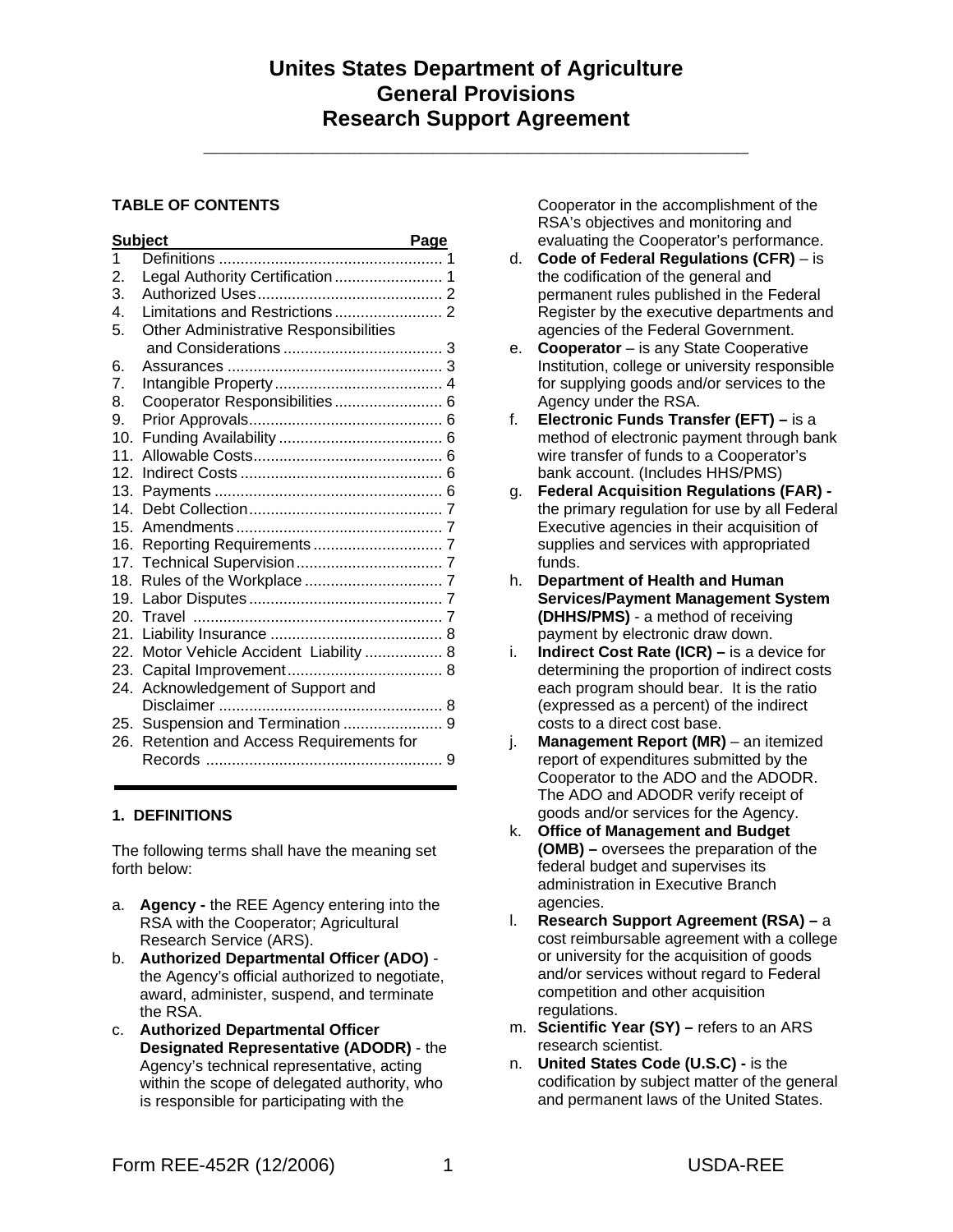**\_\_\_\_\_\_\_\_\_\_\_\_\_\_\_\_\_\_\_\_\_\_\_\_\_\_\_\_\_\_\_\_\_\_\_\_\_\_\_\_\_\_\_\_\_** 

## **2. LEGAL AUTHORITY CERTIFICATION**

The Cooperator certifies that it has legal authority to enter into this agreement.

## **3. AUTHORIZED USES**

The ADO is responsible for ensuring that goods and personal services allowed under this Agreement meet the following authorized uses:

- Acquisition of personal services
- Direct use of Cooperator's employees by Agency personnel in support of research except as prohibited under "limitations and restrictions" (section 4).

Agency employees may objectively refer potential employees to a Cooperator's employment office but shall not direct the hiring of a potential employee; and

Furnish the Cooperator, opinions and recommendations on the performance of a Cooperator's employee, including the impact of requested leave on work schedules and research in progress.

- Purchase of supplies and consumable items costing \$10,000 or less (or 10% percent of the Simplified Acquisition Procedures threshold) and directly related to the supported research.
- General support costs to facilitate research activities when Agency employees are located in or contiguous to the Cooperator's facility.

### **4. LIMITATIONS AND RESTRICTIONS**

Cooperator employees may work alongside Agency employees and may perform tasks similar to Agency employees. Agency employees plan the work to be completed, directs work in progress, and inspects performance tasks.

Agency employees are not allowed to participate in the following personnel actions:

- Non-competitive Federal employment procedures selecting Cooperator's employees
- Giving a particular person a temporary or intermittent appointment in anticipation of Federal appointment
- Requiring the services of a specific person
- Establishing employment agreements
- Establishing wage levels
- Administering payrolls (including certifying employees' time and attendance)
- Administering awards, discipline, or adverse actions
- Directly approving or disapproving leave
- Evaluating Cooperator's employees' performance
- Administering Cooperator's employees' benefits program
- Practicing nepotism
- Obtaining professional employees (Postdoc's and/or SY's)
- Obtaining personnel to do a full-time continuous job

#### **The following personnel acquisitions are unauthorized:**

- SY categories 1- Research Scientist , 2 Nonpermanent Research/Service Scientist, and 4 – Service Scientist, lasting longer than 90 days in a fiscal year
- Postdoctoral scientists or research associates in direct support of Agency scientists
- Direct clerical, secretarial, or receptionist support help for Agency personnel
- Administrative officers/technicians in direct support of Agency personnel
- Purchasing, fiscal, and property personnel in support of Federal operations
- Visiting and/or foreign SY

#### **This agreement cannot be used to avoid established Federal procurement or property procedures. Specifically**:

• Acquisition, use, or disposing of real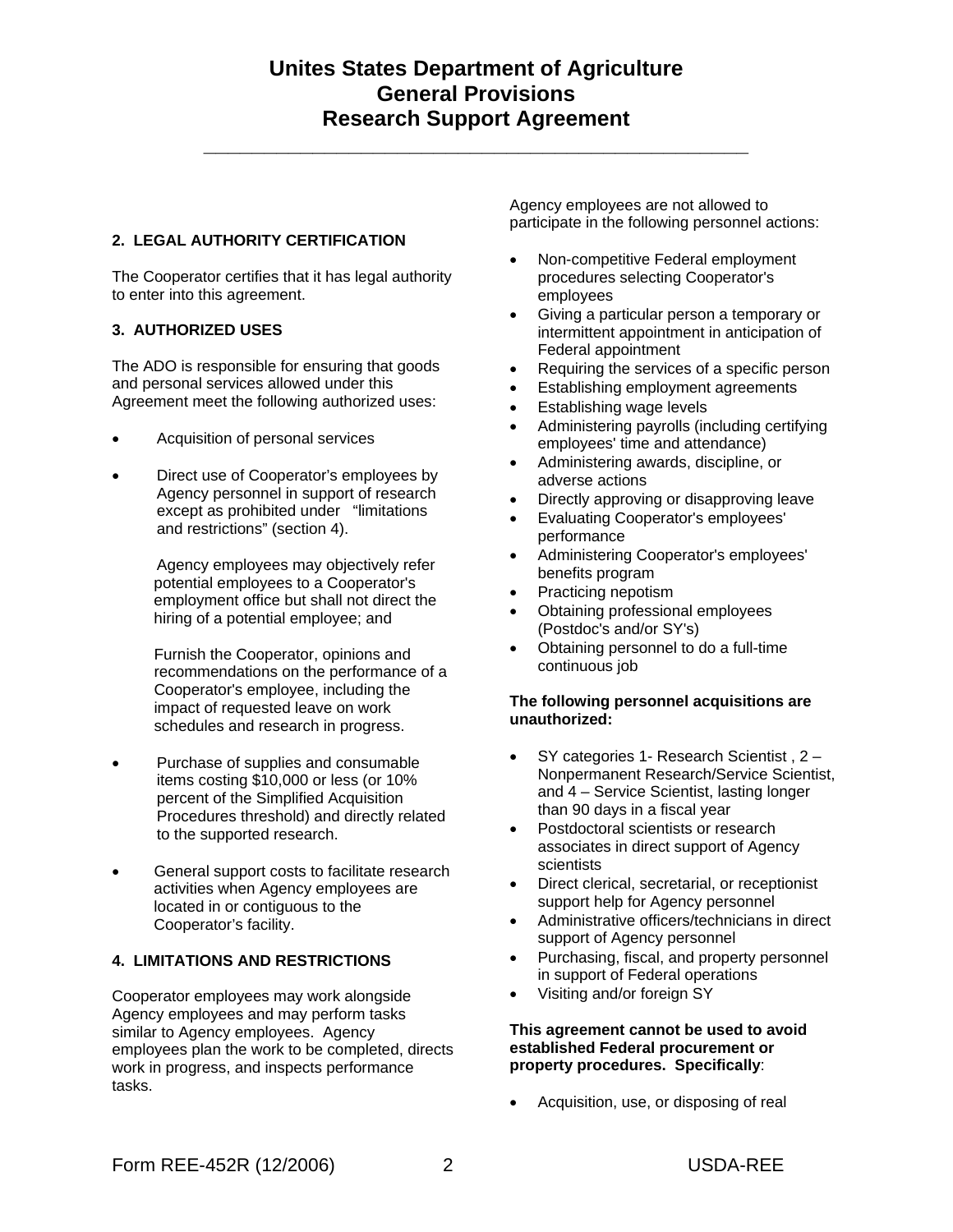**\_\_\_\_\_\_\_\_\_\_\_\_\_\_\_\_\_\_\_\_\_\_\_\_\_\_\_\_\_\_\_\_\_\_\_\_\_\_\_\_\_\_\_\_\_** 

#### property

- Construction modifications, alterations, or capital improvements of either Federal or Cooperator facilities
- Architectural and engineering services
- Equipment purchases
- Printing and binding

The Agency may not intervene in the employeremployee relationship between the Cooperator and its employees.

The administrative supervision of Cooperator employee's must remain the sole responsibility of the Cooperator.

#### **5. OTHER ADMINISTRATIVE RESPONSIBILITIES AND CONSIDERATIONS**

The following clarifications are provided on the Agency's authority and responsibility under this agreement:

- It is within the Agency's authority to reduce, discontinue or eliminate personal services or goods ordered under a RSA when the Agency determines funds are no longer available or work is no longer needed.
- The responsibility for disability payments for Cooperator's employees who are on longterm disability status resides with the Cooperator**,** not the Agency.
- The responsibility for informing Cooperator's employees that RSA positions are subject to annual renewals and approvals resides with the Cooperator.
- The responsibility for determining citizenship status of Cooperator employees resides with the Cooperator.

### **6. ASSURANCES**

The Cooperator herby assures compliance with the following:

a. Air Transportation. International Air Transportation Fair Competitive Practices Act of 1975, Section 5 (49 U.S.C 1517). Costs for foreign travel and related transportation of

property are allowable only to the extent that United States flag air carriers are used.

- b. Nondiscrimination Requirements. Rehabilitation Act of 1973 – Section 504; Sex Discrimination – Title IX of the Education Amendments of 1972, as amended; Age Discrimination Act of 1975; Civil Rights Act of 1964 – Title VI (42 U.S.C. 200d).
- c. Protection of Human Subjects Requirements. The Cooperator will comply with the following provisions regarding the rights and welfare of human subjects:
	- (1) The Cooperator is responsible for safeguarding the rights and welfare of any human subjects involved in research, development, and related activities supported by this Agreement. The Cooperator may conduct research involving human subjects only as prescribed in the statement of work and as approved by the Cooperator's Cognizant Institutional Review Board. Prior to conducting such research, the Cooperator shall obtain and document a legally sufficient informed consent from each human subject involved. No such informed consent shall include any exculpatory language through which the subject waivers, or appears to waiver, any of his or her legal rights, including any release of the Cooperator or its agents from liability for negligence.
	- (2) The Cooperator agrees to comply with U.S. Department of Health and Human Services regulations regarding human subjects, appearing in 45 CFR Part 46 (as amended).
	- (3) The Cooperator will comply with USDA policy, which is to assure that the risks do not outweigh either potential benefits to the subjects or the expected value of the knowledge sought.
	- (4) Selection of subject or groups of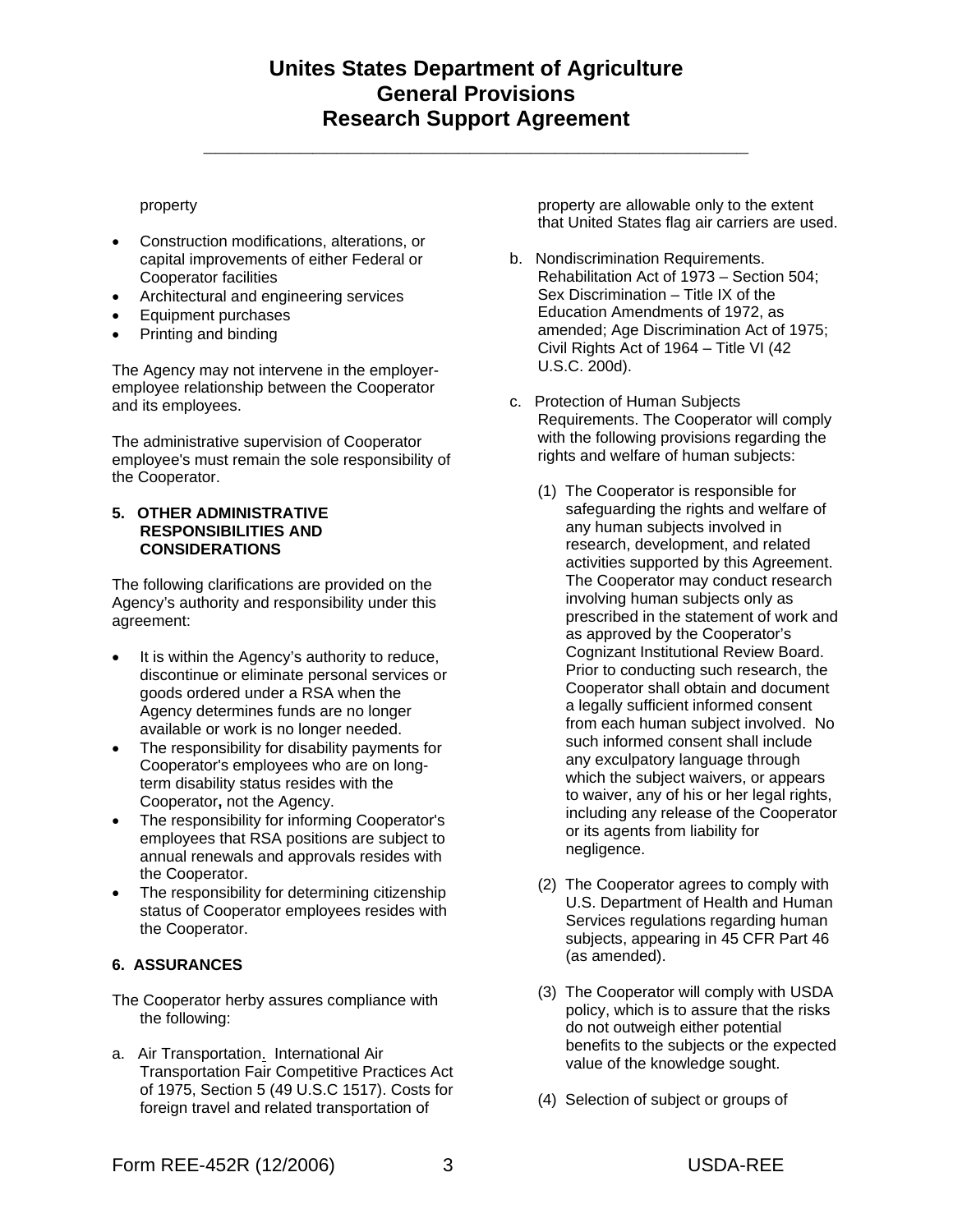**\_\_\_\_\_\_\_\_\_\_\_\_\_\_\_\_\_\_\_\_\_\_\_\_\_\_\_\_\_\_\_\_\_\_\_\_\_\_\_\_\_\_\_\_\_** 

subjects shall be made without regard to sex, race, color, religion, or national origin unless these characteristics are factors to be studied.

- d. Animal Welfare Act Requirements. The Cooperator agrees that it will comply with the Animal Welfare Act, as amended, 7 U.S.C. 2131, et seq., and the regulations promulgated hereunder by the Secretary of Agriculture (9 CFR, Subchapter A) pertaining to the care, handling, and treatment of warmblooded animals held or used for research, teaching, or other activities supported by Federal funds. The Cooperator may request registration of facilities and a current listing of licensed dealers from the Regional Office of the Animal and Plant Health Inspection Service (APHIS), USDA, for the Region in which their facility is located. The location of the appropriate APHIS Regional Office, as well as information concerning this requirement, may be obtained by contacting the Senior Staff Officer, Animal Care Staff, USDA/APHIS, 4700 River Road, Riverdale, Maryland 20737.
- e. Recombinant DNA Research Requirements. The Cooperator will assume primary responsibility for implementing proper conduct on recombinant DNA research and it will comply with the National Institute of Health Guidelines for Recombinant DNA Research, as revised.

If the Cooperator wishes to send or receive registered recombinant DNA material which is subject to quarantine laws, permits to transfer this material into the U.S. or across state lines may be obtained by contacting USDA/APHIS/PPQ, Scientific Services-Biotechnology Permits, 4700 River Road, Unit 133, Riverdale, Maryland 20737. In the event that the Cooperator has not established the necessary biosafety committee, a request for guidance or assistance may be made to the USDA Recombinant DNA Research Officer.

f. The Cooperator will assist the Agency in complying with the National Historic

Preservation Act of 1966 - Section 106, as amended, (16 U.S.C. 470, Executive Order 11593); Archaeological and Historic Preservation Act of 1966 (16 U.S.C. 469a-1 et seq.);

- g. The Cooperator will comply with Federal regulations regarding equal opportunity, unsegregated facilities and affirmative action (41 CFR, Chapter 60);
- h. The Cooperator will comply with the Single Audit Act (Public Law 98-502), as implemented by OMB Circular A-133;
- i. Environmental Requirements. National Environmental Policy Act of 1969 as amended (42 U.S.C. 4321 et. seq.), and 7 CFR Part 1b; Clean Air Act (42 U.S.C. 7401 et. seq.); Water Pollution Control Act (33 U.S.C. 1251 et. seq.); Flood Disaster Protection Act of 1973, Public Law 93-234 (42 U.S.C. 4001 et. seq.);
- j. Questionnaires and Survey Plans: The Cooperator will comply with the Paperwork Reduction Act of 1980 and 5 CFR 1320.
- k. Drug Free Work Place. The Cooperator will comply with Government wide requirements for Drug-Free Workplace (7 CFR 3021).
- l. Agriculture Bioterrorism Protection Act Requirements. The Cooperator assures compliance with the Agriculture Bioterrorism Protection Act, as implemented at 7 CFR 331 and 9 CFR 121, December 13, 2002, by agreeing that it will not possess, use, or transfer any select agent or toxin without a certificate of registration issued by the Agency.

## **7. INTANGIBLE PROPERTY**

a**.** The Cooperator may copyright any work that is subject to copyright and was developed, by the Cooperator, or jointly by the Federal Government and the Cooperator, or for which ownership was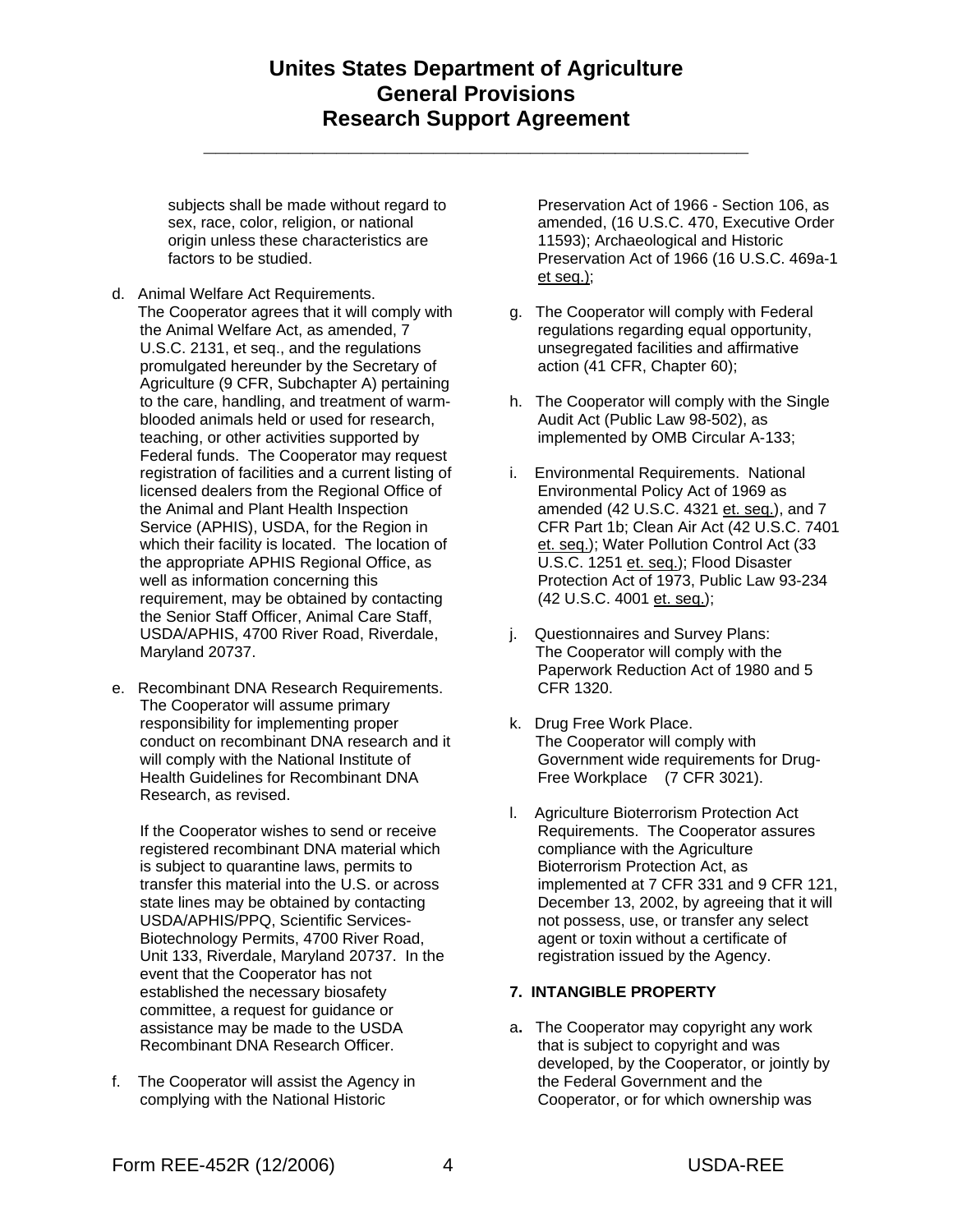**\_\_\_\_\_\_\_\_\_\_\_\_\_\_\_\_\_\_\_\_\_\_\_\_\_\_\_\_\_\_\_\_\_\_\_\_\_\_\_\_\_\_\_\_\_** 

purchased, under a cooperative agreement REE Agencies reserve a royalty-free, nonexclusive and irrevocable right to reproduce, publish, or otherwise use the work for Federal purposes, and to authorize others to do so for Federal purposes.

- b. Cooperators are subject to applicable regulations governing patents and inventions, including government-wide regulations issued by the Department of Commerce at 37 CFR Part 401, "Rights to Inventions Made by Nonprofit Organizations and Small Business Firms Under Government Grants, Contracts and Cooperative Agreements."
- c. The Agency has the right to:
	- (1) obtain, reproduce, publish or otherwise use the data first produced under a cooperative agreement; and
	- (2) authorize others to receive, reproduce, publish, or otherwise use such data for Federal purposes.
- d. (1) In addition, in response to a Freedom of Information Act (FOIA) request for research data relating to published research findings produced under a cooperative agreement that were used by the Federal Government in developing an Agency action that has the force and effect of law, the REE Agency shall request, and the Cooperator shall provide, within a reasonable time, the research data so that they can be made available to the public through the procedures established under the FOIA. If the REE Agency obtains the research data solely in response to a FOIA request, the Agency may charge the requester a reasonable fee equaling the full incremental cost of obtaining the research data. This fee should reflect costs incurred by the Agency, the Cooperator, and applicable subrecipients. This fee is in addition to any fees the Agency may assess under the FOIA (5 U.S.C. 552(a)(4)(A)).
- (2) The following definitions apply for purposes of paragraph (d) of this section:
	- (a) Research data is defined as the recorded factual material commonly accepted in the scientific community as necessary to validate research findings, but not any of the following: preliminary analyses, drafts of scientific papers, plans for future research, peer reviews, or communications with colleagues. This "recorded" material excludes physical objects (e.g., laboratory samples). Research data also do not include:
		- (i) Trade secrets, commercial information, materials necessary to be held confidential by a researcher until they are published, or similar information which is protected under law; and
		- (ii) Personnel and medical information and similar information the disclosure of which would constitute a clearly unwarranted invasion of personal privacy, such as information that could be used to identify a particular person in a research study.
	- (b) Published is defined as either when:
		- (i) Research findings are published in a peer-reviewed scientific or technical journal; or
		- (ii) A Federal Agency publicly and officially cites the research findings in support of an Agency action that has the force and effect of law.
		- (iii) Used by the Federal Government in developing an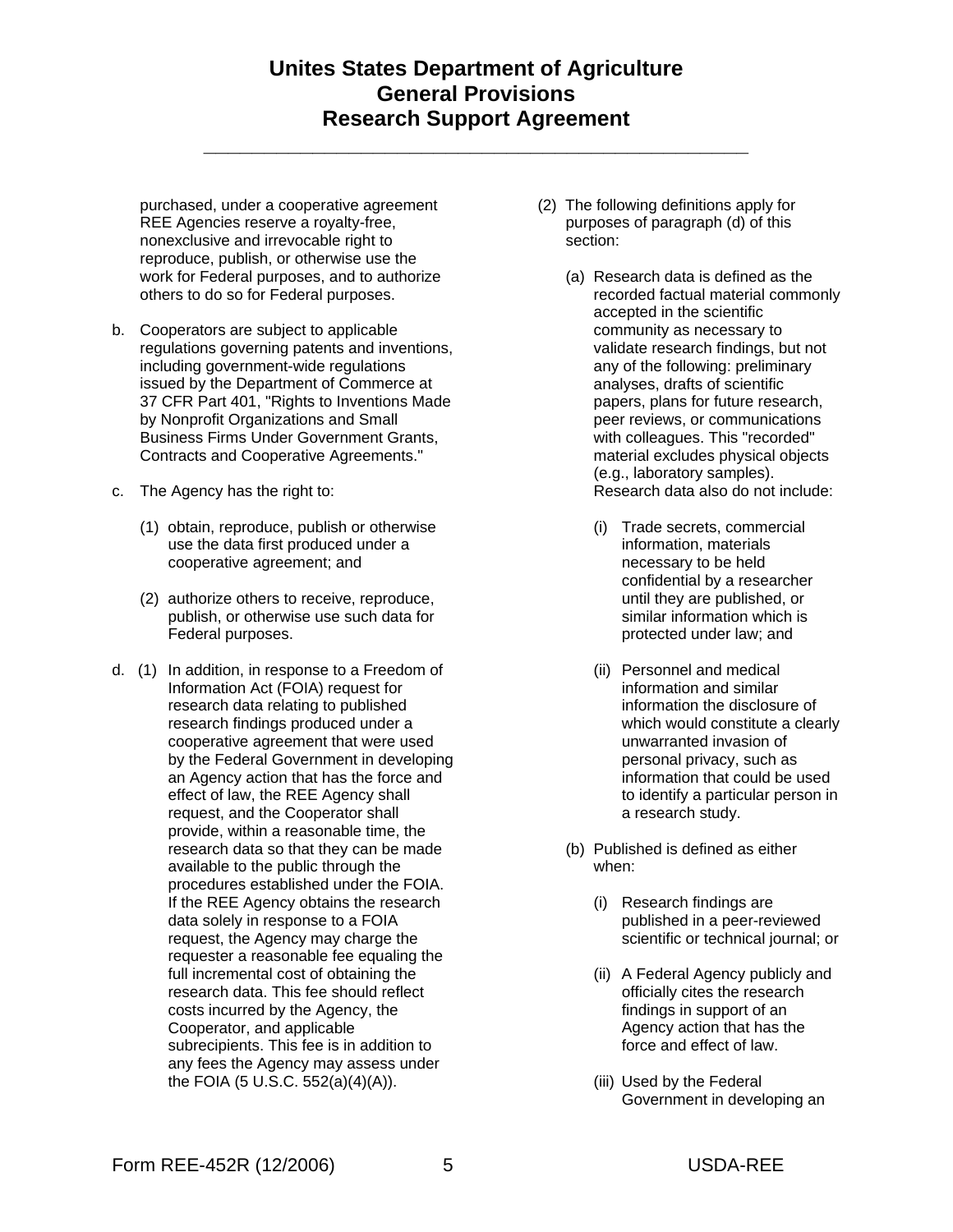**\_\_\_\_\_\_\_\_\_\_\_\_\_\_\_\_\_\_\_\_\_\_\_\_\_\_\_\_\_\_\_\_\_\_\_\_\_\_\_\_\_\_\_\_\_** 

Agency action that has the force and effect of law is defined as when an Agency publicly and officially cites the research findings in support of an Agency action that has the force and effect of law.

## **8. COOPERATOR RESPONSIBILITIES**

The Cooperator agrees to furnish the Agency goods and services, including personal services, as ordered in writing by the ADO. Billing shall not exceed the amount authorized in the RSA. The Cooperator is not to continue performance under this Agreement or otherwise incur costs in excess of the amount of this agreement, unless authorized by a duly signed amendment to the RSA. Unallowable costs will not be approved in any case. (See Paragraph 11, for allowable costs.)

### **9. PRIOR APPROVALS**

Written approval from the ADO is required for the following:

- Reimbursement of travel costs.
- Operation of government-owned vehicles by Cooperator employees.
- Amendments to an existing RSA.

Unilateral amendments to this agreement may be issued by the ADO for changes, which are purely administrative in nature.

#### **10. FUNDING AVAILABILITY**

The Agency's participation shall be subject to passage, by the Congress of the United States, of an appropriation of funds for the fiscal year from which expenditures may be legally made.

## **11. ALLOWABLE COSTS**

Payments, up to the amount specified in this Agreement, shall be made only for allowable, allocable, reasonable, and necessary costs in accordance with the cost principles in effect on the date of the award. (See OMB Circular A-21, Cost Principles for Educational Institutions)

#### **12. INDIRECT COSTS**

Indirect costs may be reimbursed by the Agency at a negotiated indirect cost rate not to exceed 10 percent of total direct costs. (7 U.S.C. 3319a)

### **13. PAYMENTS**

Payments shall be made by either EFT or the DHHS/PMS method. (See Form REE-451, Page 1, for the applicable method of payment).

If payment is by EFT, the following apply:

- The Cooperator agrees to receive payment via USDA's Vendor Express Program (VXP). Instructions and forms are available on the USDA, National Finance Center's website. www.usda.nfc.gov
- Payments to the Cooperator will be made on a reimbursable basis as reflected on the Cooperator's invoices or vouchers. Invoices shall be submitted directly to the ADO on a quarterly basis. The following information is required to assure payments are received in a timely manner:
- Agreement number
- VXP identification number
- Itemized listing of costs being reimbursed
- Specific time period covered by the invoice
- Signature and contact information of the Cooperator's Authorized Organizational Representative

Questions and Instructions for obtaining payment through the HHS/PMS should be directed to:

 Chief, Financial Assistance Financing **Branch**  PO Box 6021 Rockville, Maryland 20852 (301)443-1660

### **14. DEBT COLLECTION**

Any monies that are payable or may become payable under this Agreement may be subject to administrative offset for the collection of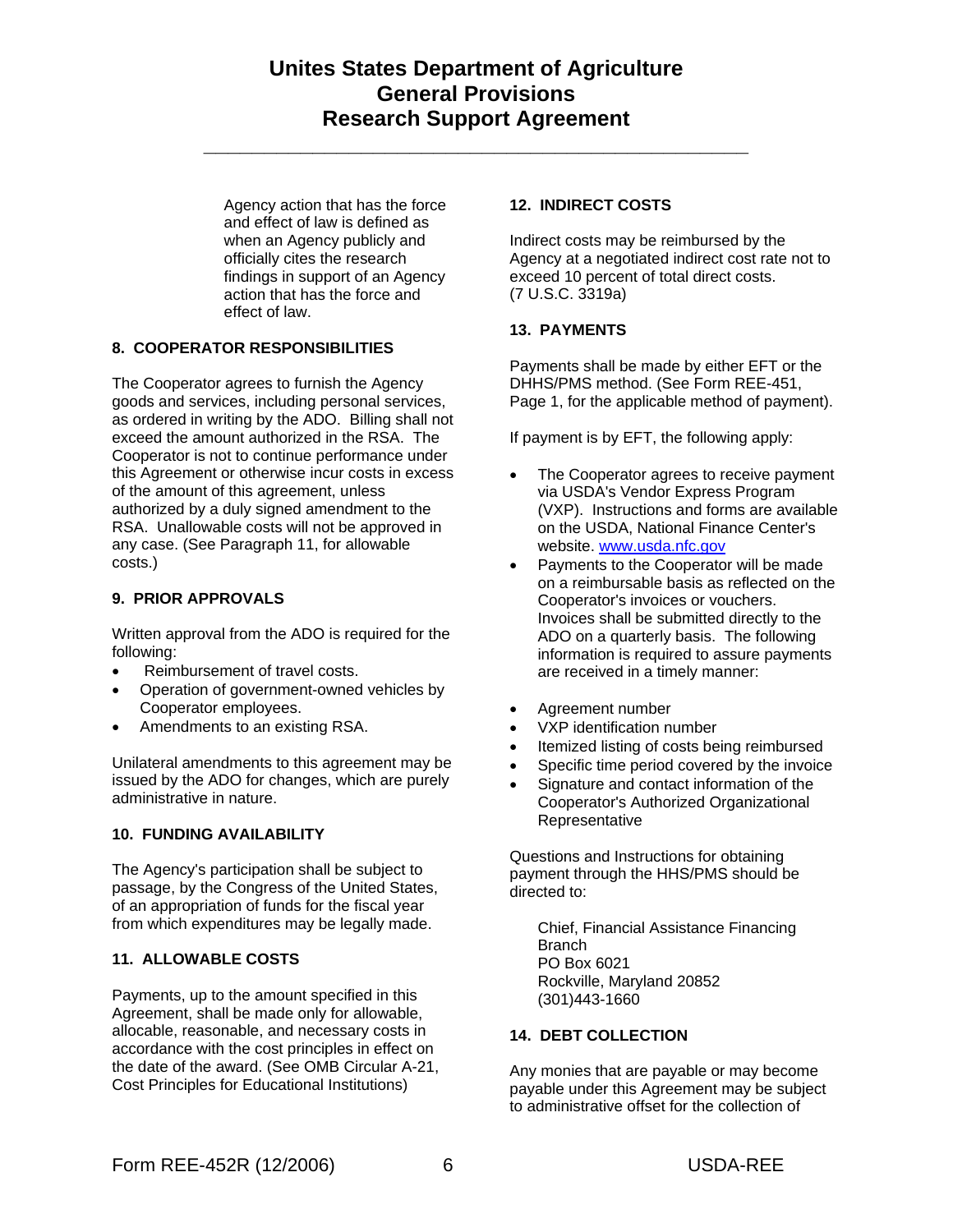**\_\_\_\_\_\_\_\_\_\_\_\_\_\_\_\_\_\_\_\_\_\_\_\_\_\_\_\_\_\_\_\_\_\_\_\_\_\_\_\_\_\_\_\_\_** 

delinquent debt to the person or legal entity owed to the United States under the Federal Claims Collection Act of 1966, as amended by the Debt Collection Act of 1982 (31 USC 3701, 3711, 3716-3719); 4 CFR Part 102 and 7 CFR Part 3. Information on the person's or legal entity's responsibility for a commercial debt or delinquent consumer debt owed to the United States will be disclosed to consumer or commercial crediting reporting agencies.

### **15. AMENDMENTS**

A duly signed amendment is required any time the Agreement requires a change in duration, funds or personnel.

#### **16. REPORTING REQUIREMENTS**

The Cooperator agrees to furnish a detailed Management Report to the ADO (See Form REE-451, Page 1, for reporting frequency). Monthly, quarterly or semi-annual reports are due 30 calendar days after the reporting period. The final report is due within 90 days after the expiration or termination of the agreement.

The following minimum information is required:

- Name of Institution
- Agreement Number
- Reporting period draw down (If paid through HHS/PMS)
- Details of reporting period expenses: (Salary and Non-Salary)
- Cumulative (Year-to-Date) totals

#### **17. TECHNICAL SUPERVISION**

Agency employees may technically supervise the work of Cooperator employees assigned to this agreement at Agency facilities.

However, Agency employees may not intervene in the employer-employee relationship between the Cooperator and its' employees, including but not limited to issues regarding:

- Leave (sick/ annual)
- Vacation benefits
- Holiday pay
- Inclement weather dismissals
- Salary increases

In addition, the Agency is not authorized to hire or otherwise engage in the personnel management practices of the Cooperator's institution.

## **18. RULES OF THE WORKPLACE**

Cooperator employees, while engaged in work at the Agency's facilities, will abide by the Agency's standard operating procedures regarding the maintenance of laboratory notebooks, dissemination of information, equipment operation standards, hours of work, conduct, and other incidental matters stated in the rules and regulations of the Agency.

#### **19. LABOR DISPUTES**

Whenever the Cooperator has knowledge that any actual or potential labor dispute is delaying or threatens to delay the timely performance of this agreement, the cooperator shall immediately notify the ADO and ADODR and provide all relevant information with respect thereto.

#### **20. TRAVEL**

Travel may only be performed by Cooperator personnel to provide direct benefits to the research projects supported by this agreement and must be authorized in the RSA.

Travel costs are limited to those allowed by the Cooperator's formal travel policies. If the Cooperator has no formal travel policy, Federal travel regulations shall be applied in determining the amount of travel chargeable to Agency.

Surface travel or less than first-class air accommodations shall be used where and when available for travel charged to Agency.

United States flag air carrier must be used for foreign air travel when available.

Reimbursement to the Cooperator for payment of travel expenses of Agency personnel is unallowable.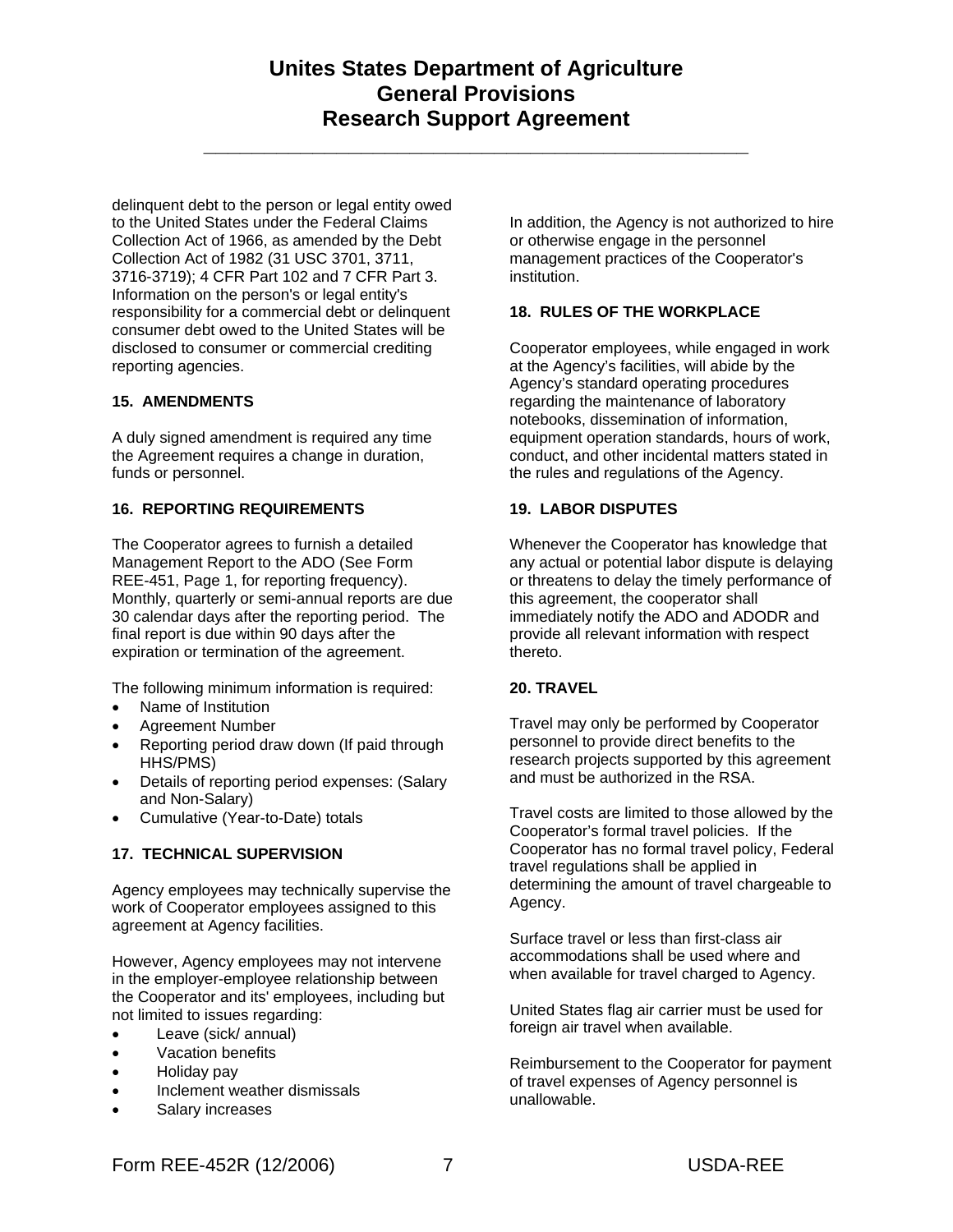**\_\_\_\_\_\_\_\_\_\_\_\_\_\_\_\_\_\_\_\_\_\_\_\_\_\_\_\_\_\_\_\_\_\_\_\_\_\_\_\_\_\_\_\_\_** 

#### **21. LIABILITY INSURANCE**

The Cooperator agrees to provide its' personnel with liability insurance such as Worker's Compensation, employer's liability, comprehensive general liability (bodily injury), comprehensive automobile liability (bodily injury and property damage), and/or such other insurance as deemed necessary by the Cooperator.

The Cooperator is responsible for determining the types and amounts of insurance coverage needed to provide adequate protection for its employees, taking into account the nature and scope of services to be performed under this agreement. Insurance procured for the sole purpose of covering work under this agreement may be charged to the agreement as a direct cost.

#### **22. MOTOR VEHICLE ACCIDENT LIABILITY**

A Cooperator's employee may operate Federal Government-owned motor vehicles in furtherance of this agreement only when specifically authorized to do so in writing by the ADO.

The Agency will assume responsibility for damage to Federal Government's vehicles driven by a Cooperator's employee when it is determined by the Agency that the Cooperator's employee was properly authorized to operate the vehicle, the vehicle was used within the scope of the authorization, and was not negligent in causing the damage.

The Agency will assume no responsibility for damage to the Federal Government's motor vehicles driven by a Cooperator's employee when it is determined by the Agency that the Cooperator's employee was not properly authorized to drive the vehicle or that the employee was negligent and the Agency will seek to legally recover losses resulting from such damages.

**Negligence for the purposes of this Agreement is defined as follows:** 

"The performance of some act which a person of ordinary prudence would not have done under similar circumstances, the failure to do what a person of ordinary prudence would have done under similar circumstances, or conduct which falls below the standard established by law for the protection of others against unreasonable risk of harm."

#### **23. CAPITAL IMPROVEMENT**

Federal funds made available to the Cooperator under this agreement shall not be expended for capital improvements of Agency or Cooperator facilities.

#### **24. ACKNOWLEDGMENT OF SUPPORT AND DISCLAIMER**

The following acknowledgment of Agency support must appear in the publications of any material, which is based upon or developed under this Agreement (whether or not copyrighted):

"This material is based upon work supported by the U.S. Department of Agriculture, under Agreement No. (Cooperator must enter the applicable agreement number here)." All such materials must also contain the following disclaimer **unless** the publication is formally cleared by USDA:

"Any opinions, findings, conclusion, or recommendations expressed in this publication are those of the author(s) and do not necessarily reflect the view of the U.S. Department of Agriculture."

### **Public Information**

Any public information concerning work carried out under this Agreement will describe the contributions of both parties to the work effort. In the event of a dispute, a separate publication may be made with effective statements of acknowledgment and disclaimer.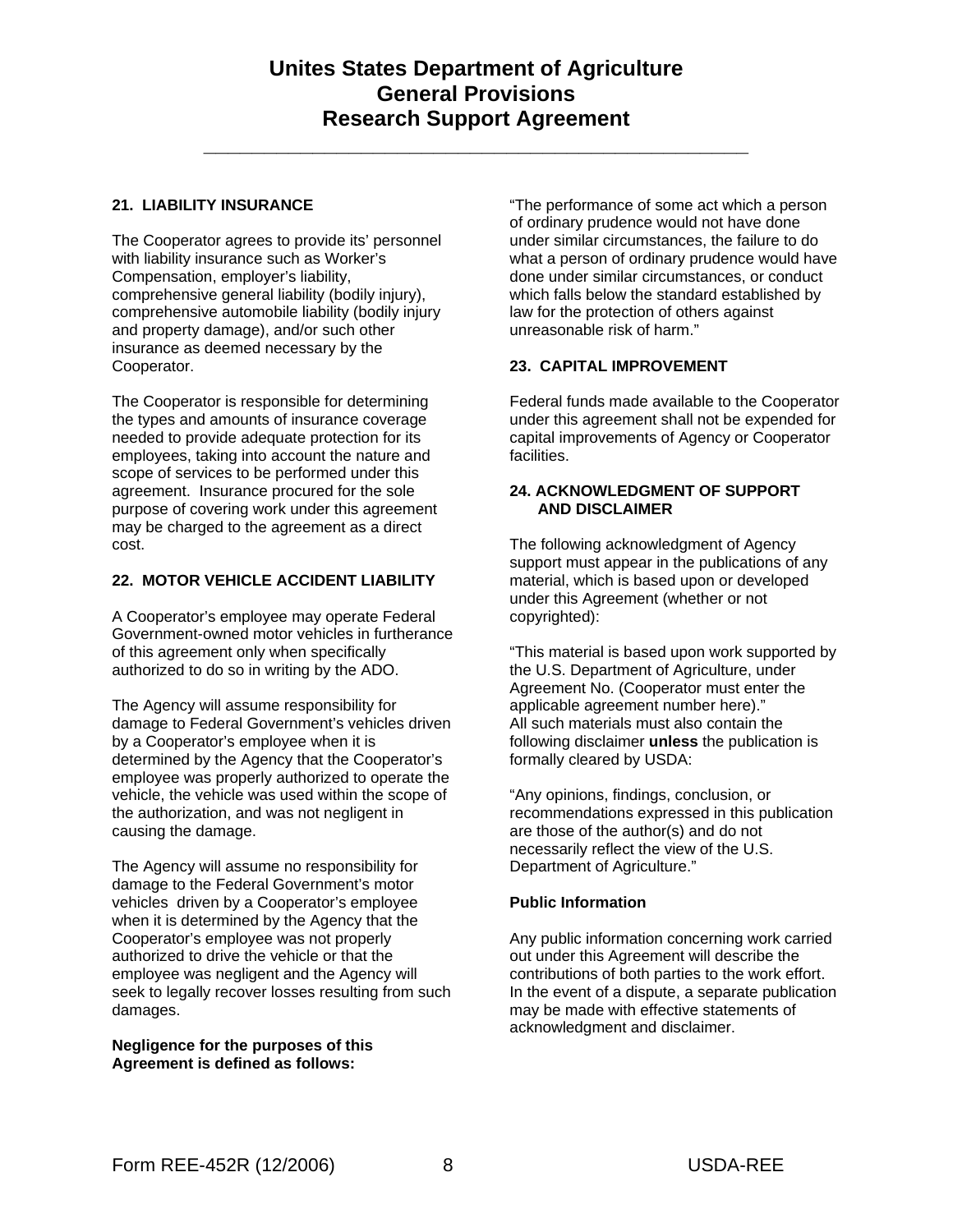**\_\_\_\_\_\_\_\_\_\_\_\_\_\_\_\_\_\_\_\_\_\_\_\_\_\_\_\_\_\_\_\_\_\_\_\_\_\_\_\_\_\_\_\_\_** 

#### **Technical Publication**

Any technical publication resulting from this Agreement shall be submitted by the developing party to the other for advice and comment. The Agency shall provide the Cooperator with comments regarding any technical publications within 30 days of receipt. Such requirement shall not be imposed upon the filing of student thesis or dissertations. In event of dispute, a separate publication may be made, with effective statements of acknowledgment and disclaimer.

#### **25. SUSPENSION AND TERMINATION**

The RSA maybe suspended or terminated in whole or in part, upon 60 days written notification, if a., b., or c. applies:

- a. The Agency may terminate the award, if a Cooperator materially fails to comply with the terms of this provision and conditions of the agreement.
- b. The Agency with the consent of the Cooperator, in which case the two parties shall agree upon the termination conditions, including the effective date and, in the case of partial termination, the portion to be terminated.
- c. If costs are allowed under an award, the Cooperator's responsibilities, including those for property management as applicable, shall be considered in the termination of the award, and provisions shall be made for continuing responsibilities of the Cooperator after termination, as appropriate.

In the event that the RSA is terminated, the Cooperator shall reimburse the Agency for all expenses incurred and non-cancelable commitments entered into in accordance with the terms of this RSA prior to the date of termination.

### **26. RETENTION AND ACCESS REQUIREMENTS FOR RECORDS**

Financial records, supporting documents, statistical records, and all other records pertinent to this agreement shall be retained for the life of

the Agreement and 3 years following expiration and/or termination of the agreement, except in the following instances:

- If any litigation, claim, or audit is started before the expiration of the 3-year period, the records shall be retained until all litigation, claims or audit findings involving the records have been resolved and final action taken.
- Records for real property and equipment acquired with Federal funds shall be retained for 3 years after final disposition.
- When records are transferred to or maintained by the Agency, the 3-year retention requirement is not applicable to the Cooperator.
- Indirect cost rate proposals, cost allocations plans, etc.

Copies of original records may be substituted for the original if authorized by the Agency.

The Agency shall request transfer of certain records to its custody from Cooperators when it determines that the records possess long-term retention value. However, in order to avoid duplicate records keeping, an Agency may make arrangements for Cooperators to retain any records that are continuously needed for joint use.

The Agency, the Inspector General, Comptroller General of the United States, or any of their duly authorized representatives, have the right of timely and unrestricted access to any books, documents, papers, or other records of Cooperators that are pertinent to the Agreement, in order to make audits, examinations, excerpts, transcripts and copies of such documents. This right also includes timely and reasonable access to a Cooperator's personnel for the purpose of interview and discussion related to such documents. The rights of access in this paragraph are not limited to the required retention period, but shall last as long as records are retained.